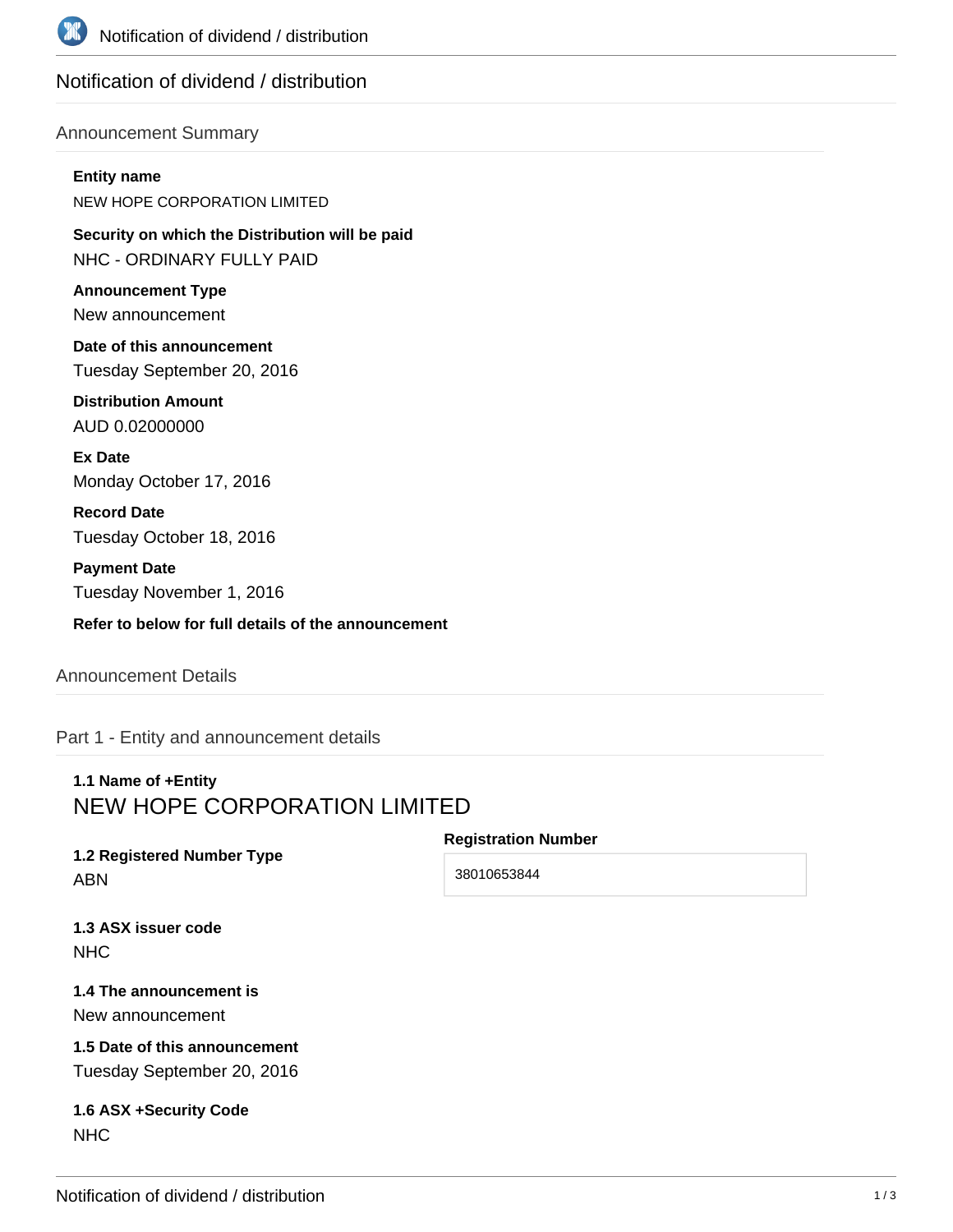

## **ASX +Security Description** ORDINARY FULLY PAID

Part 2A - All dividends/distributions basic details

**2A.1 Type of dividend/distribution Ordinary** 

**2A.2 The Dividend/distribution:**

relates to a period of twelve months

#### **2A.3 The dividend/distribution relates to the financial reporting or payment period ending ended/ending (date)**

Sunday July 31, 2016

**2A.4 +Record Date** Tuesday October 18, 2016

**2A.5 Ex Date** Monday October 17, 2016

**2A.6 Payment Date** Tuesday November 1, 2016

**2A.7 Are any of the below approvals required for the dividend/distribution before business day 0 of the timetable?**

- **Security holder approval**
- **Court approval**
- **Lodgement of court order with +ASIC**
- **ACCC approval**
- **FIRB approval**
- **Another approval/condition external to the entity required before business day 0 of the timetable for the dividend/distribution.**

No

**2A.8 Currency in which the dividend/distribution is made ("primary currency")**

AUD - Australian Dollar

**2A.9 Total dividend/distribution payment amount per +security (in primary currency) for all dividends/distributions notified in this form** AUD 0.02000000

**2A.10 Does the entity have arrangements relating to the currency in which the dividend/distribution is paid to securityholders that it wishes to disclose to the market?** No

**2A.11 Does the entity have a securities plan for dividends/distributions on this +security?**

We do not have a securities plan for dividends/distributions on this security